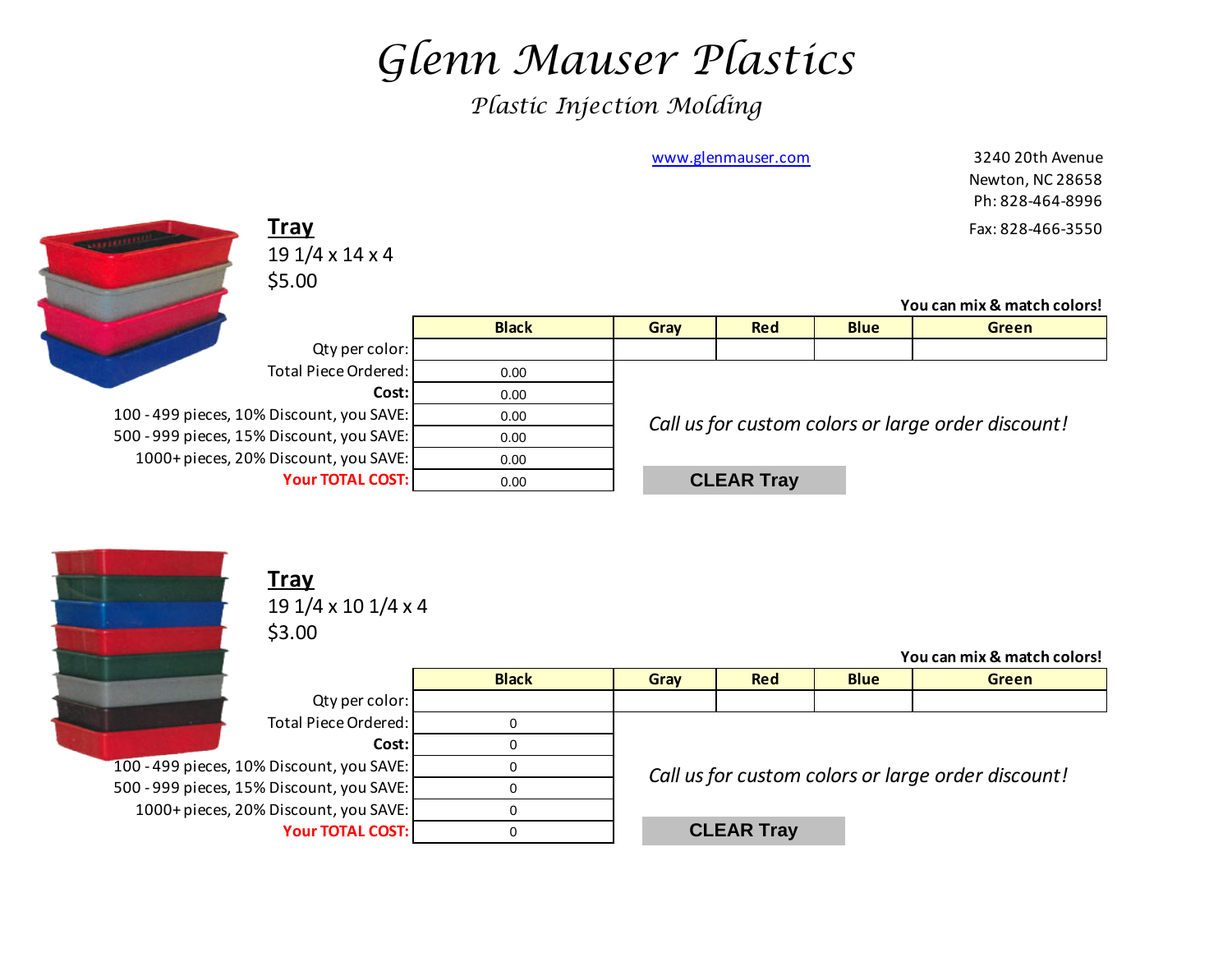

## **BASKET** 4 1/4 X 11 1/2 X 4 \$1.00

|                                           |              |                                                    |                     |             | You can mix & match colors! |  |  |
|-------------------------------------------|--------------|----------------------------------------------------|---------------------|-------------|-----------------------------|--|--|
|                                           | <b>Black</b> | Gray                                               | <b>Red</b>          | <b>Blue</b> | <b>Green</b>                |  |  |
| <b>SULLER</b><br>Qty per color:           |              |                                                    |                     |             |                             |  |  |
| Total Piece Ordered:                      | 0.00         |                                                    |                     |             |                             |  |  |
| Cost: I                                   | 0.00         |                                                    |                     |             |                             |  |  |
| 100 - 499 pieces, 10% Discount, you SAVE: | 0.00         | Call us for custom colors or large order discount! |                     |             |                             |  |  |
| 500 - 999 pieces, 15% Discount, you SAVE: | 0.00         |                                                    |                     |             |                             |  |  |
| 1000+ pieces, 20% Discount, you SAVE:     | 0.00         |                                                    |                     |             |                             |  |  |
| <b>Your TOTAL COST:</b>                   | 0.00         |                                                    | <b>CLEAR Basket</b> |             |                             |  |  |

| <b>HAIR PICKS</b><br>\$0.50               |              |                                                    |                         |             | You can mix & match colors! |  |  |
|-------------------------------------------|--------------|----------------------------------------------------|-------------------------|-------------|-----------------------------|--|--|
|                                           | <b>Black</b> | Gray                                               | <b>Red</b>              | <b>Blue</b> | <b>Green</b>                |  |  |
| Qty per color:                            |              |                                                    |                         |             |                             |  |  |
| <b>Total Piece Ordered:</b>               | 0.00         |                                                    |                         |             |                             |  |  |
| Cost:                                     | 0.00         |                                                    |                         |             |                             |  |  |
| 100 - 499 pieces, 10% Discount, you SAVE: | 0.00         | Call us for custom colors or large order discount! |                         |             |                             |  |  |
| 500 - 999 pieces, 15% Discount, you SAVE: | 0.00         |                                                    |                         |             |                             |  |  |
| 1000+ pieces, 20% Discount, you SAVE:     | 0.00         |                                                    |                         |             |                             |  |  |
| <b>Your TOTAL COST:</b>                   | 0.00         |                                                    | <b>CLEAR Hair Picks</b> |             |                             |  |  |